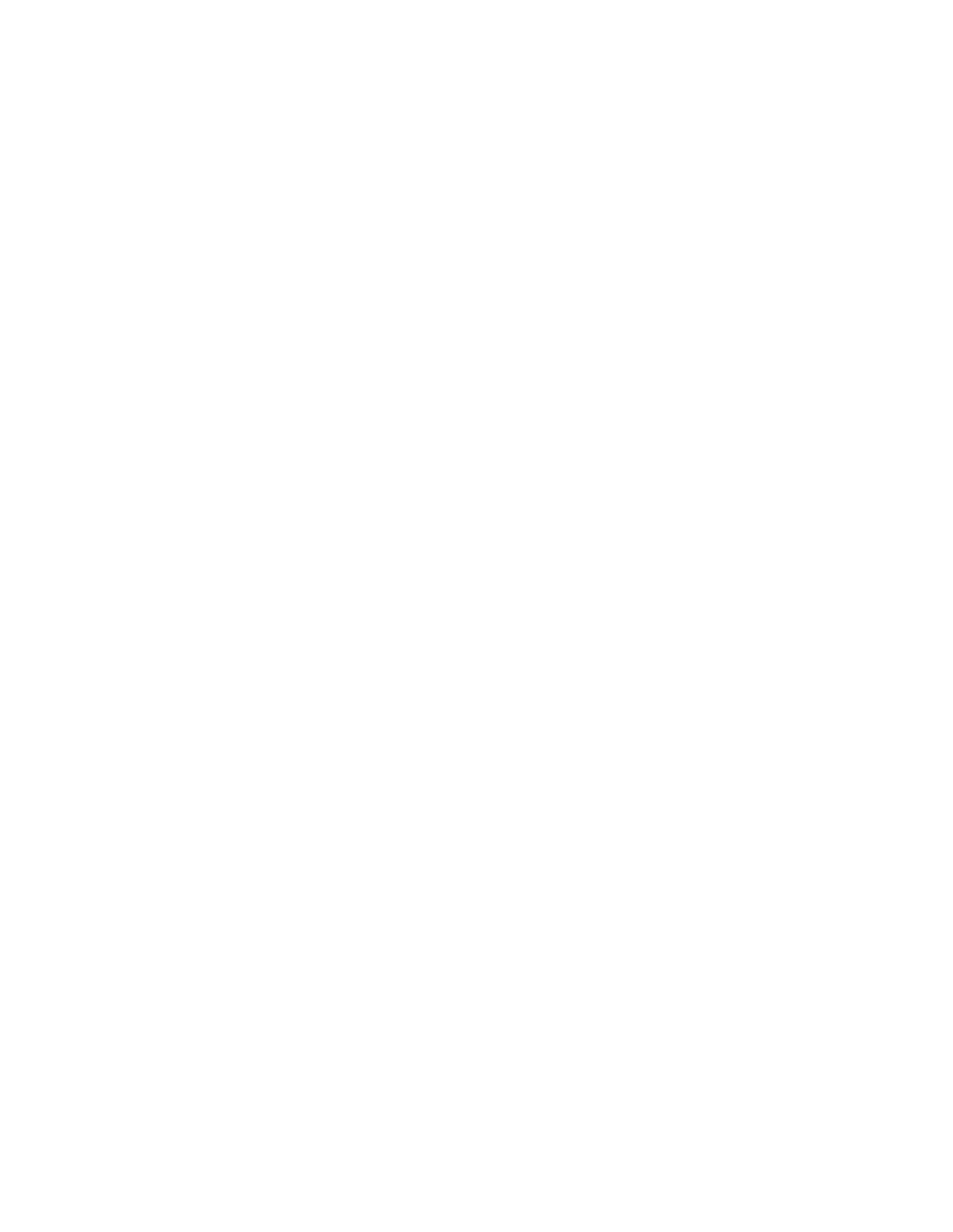

Figure 2. The number of passwords cracked vs. the number of guesses, per condition, for experiment P4. This experiment uses the Weir calculator and trains on a variety of publicly available data.

passwords from each of our eight conditions. We test on 500 other passwords from those conditions, with two-fold crossvalidation for a total of 1000 test passwords. The results from these experiments are shown in Figures 1 and 2.

As these figures suggest, which password-composition policy is best at resisting guessing attacks depends on how many guesses an attacker will make. At one million and one billion guesses in both experiments, significantly fewer blacklistHard and comprehensive8 passwords were guessed than in any other condition.<sup>3</sup> At one billion guesses in experiment E, 1.4, 2.9, 9.5, and 40.3% of passwords were cracked in comprehensive8, blacklistHard, basic16, and basic8, respectively.

As the number of guesses increases, basic16 begins to outperform the other conditions. At one trillion guesses, significantly fewer basic16 passwords were cracked than comprehensive8 passwords, which were cracked significantly less than any other condition. After exhausting the Weiralgorithm guessing space in both experiments, basic16 remains significantly hardest to crack. Next best at resisting cracking were comprehensive8 and blacklistHard, performing significantly better than any other condition. Condition comprehensive8 was significantly better than blacklistHard in experiment P4 but not in experiment E. In experiment E, 14.6, 26.4, 31.0% of passwords were cracked in basic16, comprehensive8, and blacklistHard, respectively; in contrast, 63.0% of basic8 passwords were cracked.

Although guessing with the Weir algorithm proved more effective, we also compared the conditions using BFM. The findings (shown in Figure 3) are generally consistent with those discussed above: basic16 performs best.

In prior work examining memorability and usability for much of this dataset, we found that while in general less secure policies are more usable, basic16 is more usable than comprehensive8 by many measures [46]. This suggests basic16 is an overall better choice than comprehensive8.



Figure 3. The number of passwords cracked vs. the number of guesses, using the BFM calculator trained on both our data and public data (B2). The red vertical line at 50 trillion guesses facilitates comparison with the Weir experiments. We stopped the Weir calculator at this point (as described in Section IV-A3), but because the BFM algorithm is so much less efficient, we ran it for many more guesses in order to collect useful data.

It is important to note that 16-character-minimum policies are rare in practice. Hence, current guessing algorithms, including the Weir algorithm, are not built specifically with them in mind. Although we do not believe this affects our overall findings, it may merit further investigation.

#### *B. Effects of training-data selection*

Like most practical cracking algorithms, the ones we use rely on training data to determine guessing order. As a result, it is important to consider how the choice of training data affects the success of password guessing, and consequently the guess resistance of a set of passwords. To address this, we examine the effect of varying the amount and source of training data on both total cracking success and on cracking efficiency. Interestingly, we find that the choice of training data affects different password-policy conditions differently; abundant, closely matched training data is critical when cracking passwords from harder-to-guess conditions, but less so when cracking passwords from easier ones.

For purposes of examining the impact of training data, the password-policy conditions we consider divide fairly neatly into two groups. For the rest of this section, we will refer to the harder-to-guess conditions of comprehensive8, basic16, and blacklistHard as *group 1*, and the rest as *group 2*.

Training with general-purpose data. We first measure, via three experiments, the effect of increasing the amount and variety of training data. Experiment P3 was trained on public data including the MySpace and RockYou password lists as well as the inflection list and simple dictionary, and tested on 1000 passwords from each of our eight conditions. Experiment P4, as detailed in Section V-A, was trained on everything from P3 plus the paid Openwall list. Experiment E, also described in V-A, used everything from P4 plus 500 passwords from each of our conditions, using two-fold cross-validation. Figure 4 shows how these three training sets affect four example conditions, two from each group.

<sup>3</sup>All comparisons in Sections V-A, V-B, and V-C tested using PHFET, significance level  $\alpha = 0.05$ .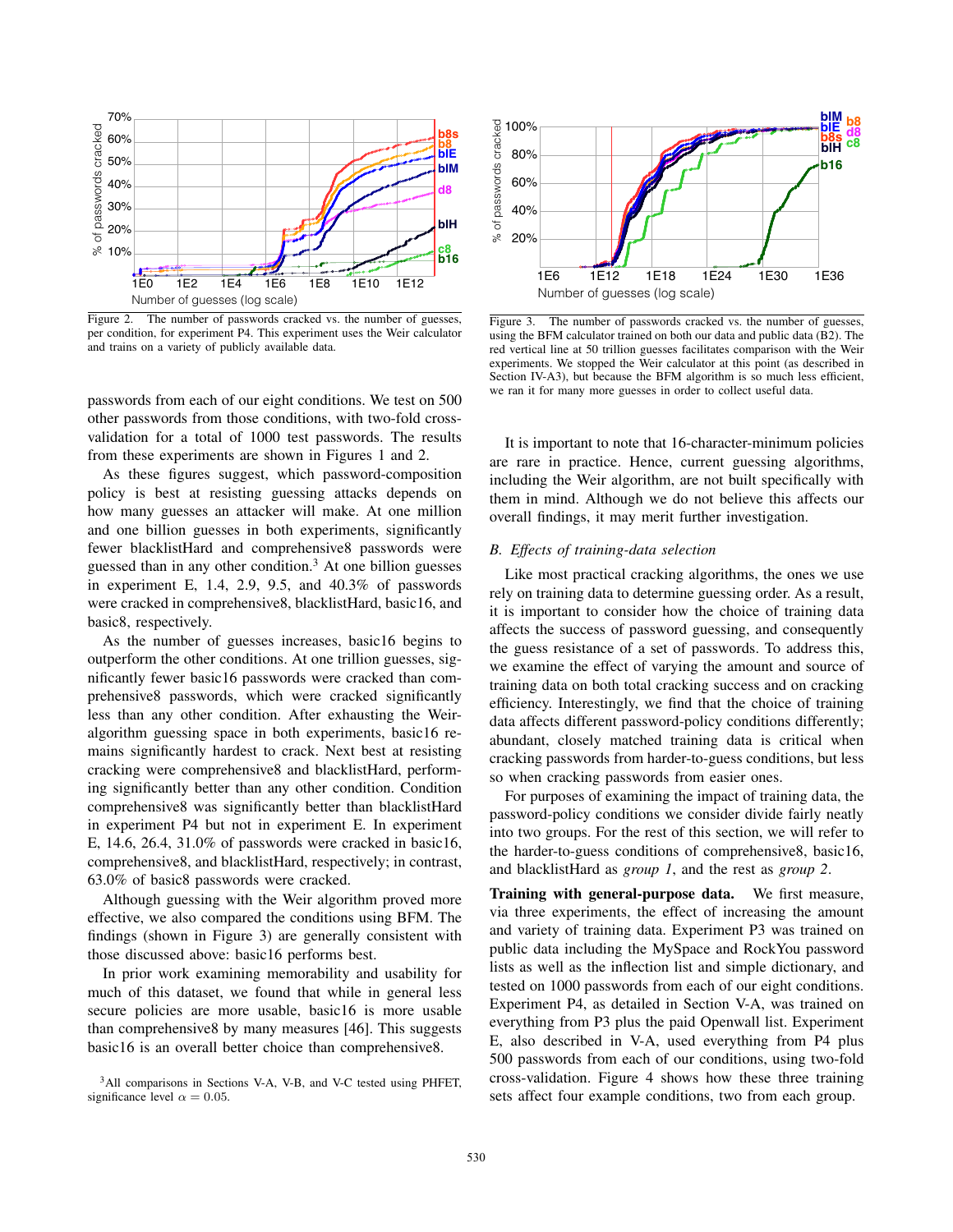

Figure 4. Showing how increasing training data by adding the Openwall list (P4) and then our collected passwords (E) affects cracking, for four example conditions. Adding training data proves more helpful for the group 1 conditions (top) than for the others (bottom).

As expected, cracking success increases as training data is added. For group 1, adding Openwall increases total cracking by 45% on average, while adding both Openwall and our data provides an average 96% improvement; these increases are significant for both experiments in all three conditions. In group 2, by contrast, the increases are smaller and only occasionally significant.

At one trillion and one billion guesses, the results are less straightforward, but increasing training data remains generally more helpful for cracking group 1 than group 2. Adding Openwall alone is not particularly helpful for group 1 conditions, with few significant improvements at either guessing point, but it actually decreases cracking at one billion guesses significantly for several group 2 conditions. (We hypothesize this decrease occurs because Openwall is a dictionary and not a password set, so it adds knowledge of structures and strings at the cost of accurately assessing their probabilities.) At these guessing points, adding our data is considerably more effective for group 1 than adding Openwall alone, increasing cracking for each of the three conditions by at least 50% (all significant). By contrast, adding our data provides little to no improvement against group 2 conditions at either guessing point.

Taken together, these results demonstrate that increasing the amount and variety of information in the training data provides significant improvement in cracking harderto-guess conditions, while providing little benefit and sometimes decreasing efficiency for easier-to-guess conditions.

Training with specialized data. Having determined that training with specalized data is extremely valuable for cracking group 1 passwords, we wanted to examine what quantity of closely related training data is needed to effectively crack these "hard" conditions. For these tests, we focus on comprehensive8 as an example harder-to-guess condition, using the easier-to-guess basic8 condition as a control; we collected 3000 passwords each for these conditions.

In five Weir-algorithm experiments, C8a through C8e, we trained on all the public data from P4, as well as between 500 and 2500 comprehensive8 passwords, in 500-password increments. For each experiment, we tested on the remaining comprehensive8 passwords. We conducted a similar set of five experiments, B8a through B8e, in which we trained and tested with basic8 rather than comprehensive8 passwords.

Our results, illustrated in Figure 5, show that incrementally adding more of our collected data to the training set improves total cracking slightly for comprehensive8 passwords, but not for basic8. On average, for each 500 comprehensive8 passwords added to the training set, 2% fewer passwords remain uncracked. This effect is not linear, however; the benefit of additional training data levels off sharply between 2000 and 2500 training passwords. The differences between experiments begin to show significance around one trillion guesses, and increase as we approach the total number cracked.

For basic8, by contrast, adding more collected passwords to the training set has no significant effect on total cracking, with between 61 and 62% of passwords cracked in each experiment. No significant effect is observed at one million, one billion, or one trillion guesses, either.

One way to interpret this result is to consider the diversity of structures found in our basic8 and comprehensive8 password sets. The comprehensive8 passwords are considerably more diverse, with 1598 structures among 3000 passwords, as compared to only 733 structures for basic8. For comprehensive8, the single most common structure maps to 67 passwords, the most common 180 structures account for half of all passwords, and 1337 passwords have structures that are unique within the password set. By contrast, the most common structure in basic8 maps to 293 passwords, the top 13 structures account for half the passwords, and only 565 passwords have unique structures. As a result, small amounts of training data go considerably farther in cracking basic8 passwords than comprehensive8.

Weighting training data. The publicly available word lists we used for training are all considerably larger than the number of passwords we collected. As a result, we needed to weight our data (i.e., include multiple copies in the training set) if we wanted it to meaningfully affect the probabilities used by our guess-number calculators. Different weightings do not change the number of passwords cracked, as the same guesses will eventually be made; however, they can affect the order and, therefore, the efficiency of guessing.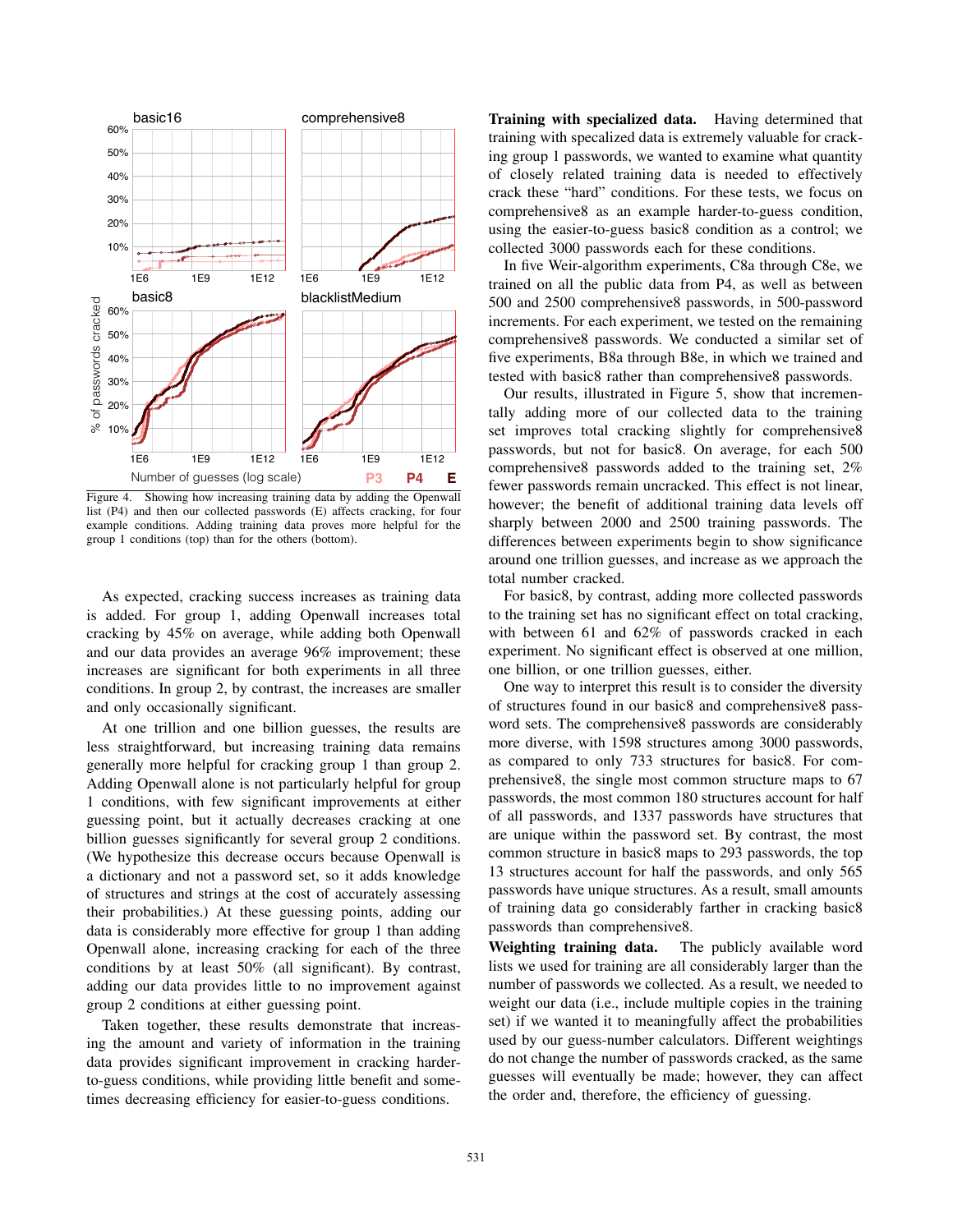

Figure 5. Top: Incremental increases in specialized training data have limited effect on the basic8 condition (B8a-B8e). Bottom: Incremental increases in specialized training data have a small but significant effect on the comprehensive8 condition (C8a-C8e). Results from P4 (the same public training data, no specialized training data) are included for comparison.

We tested three weightings, using 500 passwords from each condition weighted to one-tenth, equal, and ten times the cumulative size of the public lists. We tested each weighting on 500 other passwords from each condition.

Overall, we found that weighting had only a minor effect. There were few significant differences at one million, one billion, or one trillion guesses, with equal weighting occasionally outperforming the other two in some conditions. From these results, we concluded that the choice of weighting was not particularly important, but we used an equal weighting in all other experiments that train with passwords from our dataset because it provides an occasional benefit.

**BFM training.** We also investigated the effect of training data on BFM calculator performance, using four training sets: one with public data only, one that combined public data with collected passwords across our conditions, and one each specialized for basic8 and comprehensive8. Because the BFM algorithm eventually guesses every password, we were concerned only with efficiency, not total cracking. Adding our cross-condition data had essentially no effect at either smaller or larger numbers of guesses. Specialized training for basic8 was similarly unhelpful. Specialized training for comprehensive8 did increase efficiency somewhat, reaching 50% cracked with about 30% fewer guesses.

#### *C. Effects of test-data selection*

Researchers typically don't have access to passwords created under the password-composition policy they want to study. To compensate, they start with a larger set of



Figure 6. Passwords generated under the comprehensive8 condition proved significantly easier to guess than passwords that conform to the comprehensive8 requirements but are generated under other composition policies. In experiment S1 (top), the Weir calculator was trained with only public data; in experiment S2 (bottom), the Weir calculator was trained on a combination of our data and public data.

passwords (e.g., the RockYou set), and pare it down by discarding passwords that don't meet the desired composition policy (e.g., [1], [13]). A critical question, then, is whether subsets like these are representative of passwords actually created under a specific policy. We find that such subsets are not representative, and may in fact contain passwords that are more resistant to guessing than passwords created under the policy in question.

In our experiments, we compared the guessability of 1000 comprehensive8 passwords to the guessability of the 206 passwords that meet the comprehensive8 requirements but were collected across our other seven conditions (the *comprehensiveSubset* set). We performed this comparison with two different training sets: public data, with an emphasis on RockYou passwords that meet comprehensive8 requirements (experiment S1); and the same data enhanced with our other 2000 collected comprehensive8 passwords (experiment S2).

Both experiments show significant differences between the guessability of comprehensive8 and comprehensiveSubset test sets, as shown in Figure 6. In the two experiments, 40.9% of comprehensive8 passwords were cracked on average, compared to only 25.8% comprehensiveSubset passwords. The two test sets diverge as early as one billion guesses (6.8% to 0.5%).

Ignoring comprehensiveSubset passwords that were created under basic16 leaves 171 passwords, all created under less strict conditions than comprehensive8. Only 25.2% of these are cracked on average, suggesting that subsets drawn exclusively from less strict conditions are more difficult to guess than passwords created under stricter requirements.

To understand this result more deeply, we examined the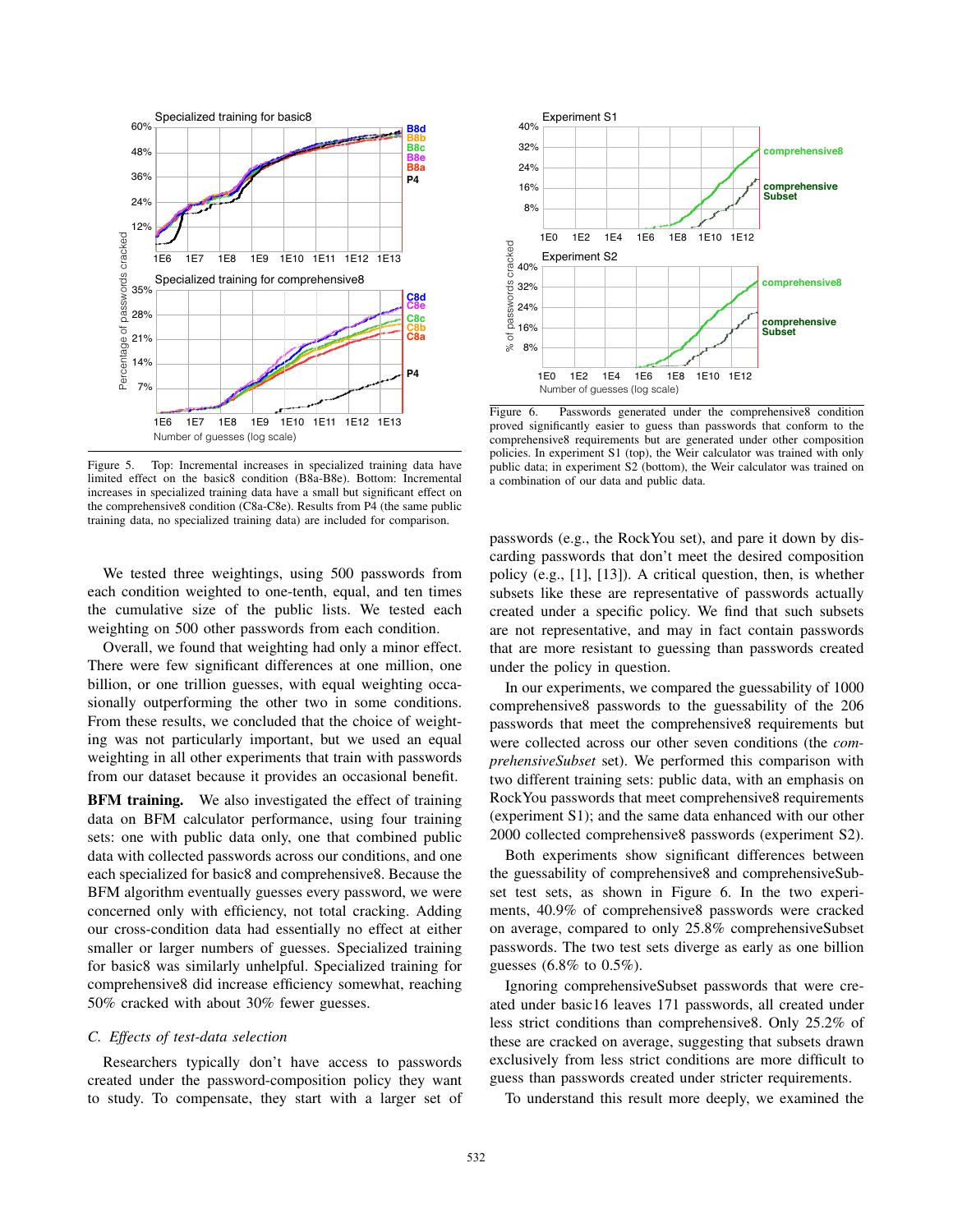

Figure 7. Relationship among the resistance of our collected password sets to heuristic cracking (experiment E); empirical entropy estimates we calculate from those sets; and NIST entropy estimates for our password conditions.

distribution of structures in the two test sets. There are 618 structures in the 1000-password comprehensive8 set, compared to 913 for comprehensiveSubset (normalized), indicating greater diversity in comprehensiveSubset passwords. This distribution of structures explains why comprehensive8 is significantly easier to guess.

We suspect this difference may be related to comprehensiveSubset isolating those users who make the most complex passwords. Regardless of the reason for this difference, however, researchers seeking to compare password policies should be aware that such subsets may not be representative.

#### *D. Guessability and entropy*

Historically, Shannon entropy (computed or estimated by various methods) has provided a convenient single statistic to summarize password strength. It remains unclear, however, how well entropy reflects the guess resistance of a password set. While information entropy does provide a theoretical lower bound on the guessability of a set of passwords [41], in practice a system administrator may be more concerned about how many passwords can be cracked in a given number of guesses than about the average guessability across the population. Although there is no mathematical relationship between entropy and this definition of guess resistance, we examine whether the two are correlated in practice. To do this, we consider two independent measures of entropy, as defined in Section IV-B: an empirically calculated estimate and a NIST estimate. For both measures, we find that entropy estimates roughly indicate which composition policies provide more guess resistance than others, but provide no useful information about the magnitude of these differences.

Empirically estimated entropy. We ranked our password conditions based on the proportion of passwords cracked in our most complete experiment (E) at one trillion guesses, and compared this to the rank of conditions based on empirically estimated entropy. We found these rankings, shown in Figure 7, to be significantly correlated (Kendall's  $\tau = 0.71$ , Holm-corrected  $p = 0.042$ ). However, at one million or one billion guesses, the correlation in rankings is no longer significant (Holm-corrected  $p = 0.275, 0.062$ ). We found the same pattern, correlation at one trillion guesses but not one billion or one million, in our largest publicdata experiment (P4). These results indicate entropy might be useful when considering an adversary who can make a large number of guesses, but not when considering a smaller number of guesses.

Further, empirically estimated entropy did not predict the ranking of dictionary8, even when considering a large number of guesses. This condition displayed greater resistance to guessing than basic8, yet its empirically estimated entropy was lower. This might indicate a flaw in entropy estimation, a flaw in the guessing algorithm, or an innate shortcoming of the use of entropy to predict guessability. Since entropy can only lower-bound the guessability of passwords, it is possible for the frequency distribution of dictionary8 to have low entropy but high guess resistance. If this is the case, Verheul theorized that such a distribution would be optimal for password policy [51].

NIST entropy. Computing the NIST entropy of our password conditions produces three equivalence classes, as shown in Figure 7, because the heuristics are too coarse to capture all differences between our conditions. First, NIST entropy does not take into account the size of a dictionary or details of its implementation, such as case-insensitivity or removal of non-alphabetical characters before the check. All five of our dictionary and blacklist conditions meet the NIST requirement of a dictionary with at least 50,000 words [11]. Our results show that these variations lead to password policies with very different levels of password strength, which should be considered in a future heuristic.

Second, the NIST entropy scores for basic16 and comprehensive8 are the same, even though basic16 appears to be much more resistant to powerful guessing attacks. This may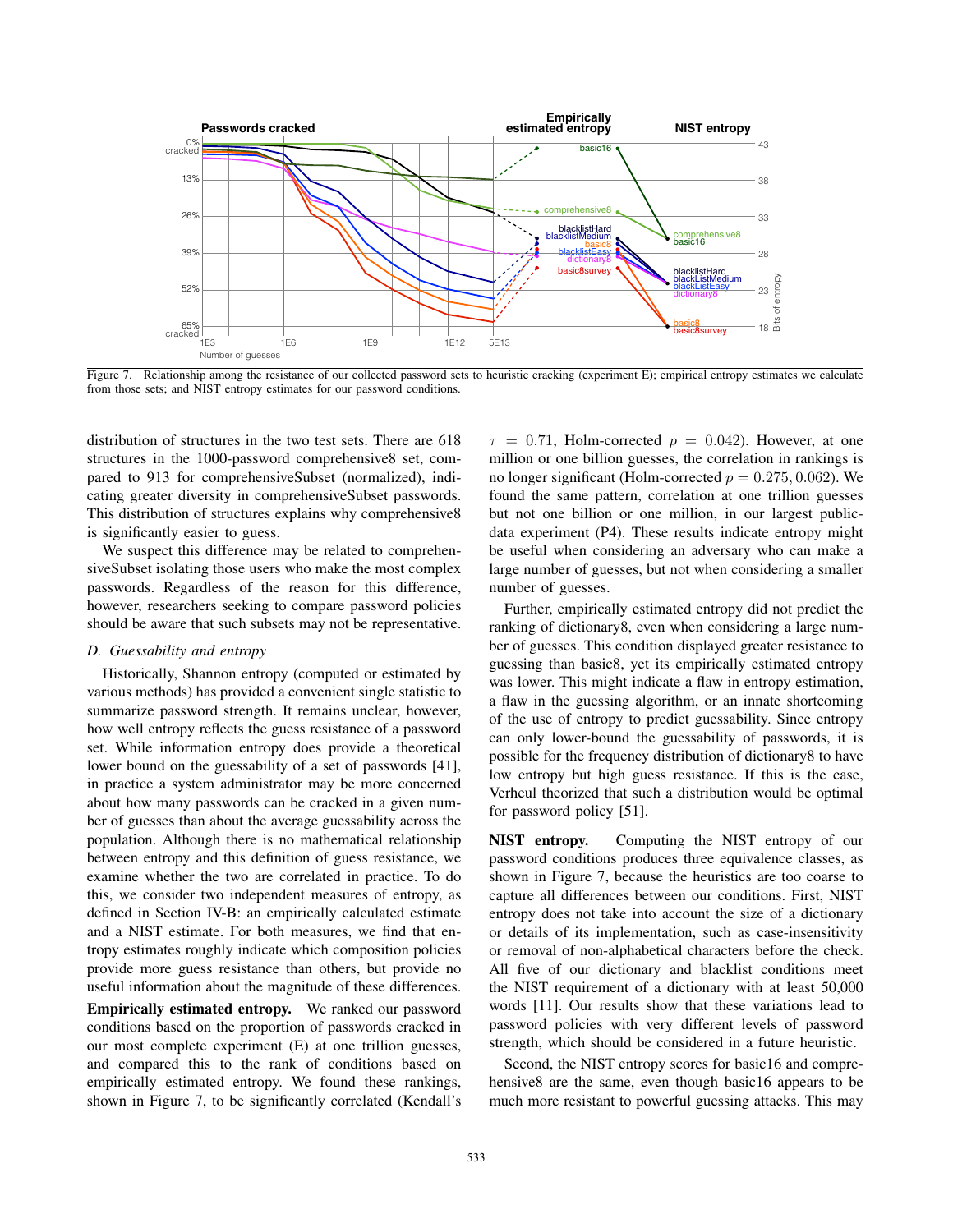suggest that future heuristics should assign greater value to length than does the NIST heuristic.

Perhaps surprisingly, the equivalence classes given by NIST entropy are ordered correctly based on our results for guessability after 50 trillion guesses. Though it fails to capture fine-grained differences between similar password conditions, NIST entropy seems to succeed at its stated purpose of providing a "rough rule of thumb" [11].

We stress that although both measures of entropy provide a rough ordering among policies, they do not always correctly classify guessability (see for example dictionary8), and they do not effectively measure how much additional guess resistance one policy provides as compared to another. These results suggest that a "rough rule of thumb" may be the limit of entropy's usefulness as a metric.

# VI. DISCUSSION

We next discuss issues regarding ethics, ecological validity, and the limitations of our methodology.

Ethical considerations. Most of our results rely on passwords collected via a user study (approved by our institution's IRB). However, we also use the RockYou and MySpace password lists. Although these have collectively been used by a number of scientific works that study passwords (e.g., [2], [13], [25], [30]), this nevertheless creates an ethical conundrum: Should our research use passwords acquired illicitly? Since this data has already been made public and is easily available, using it in our research does not increase the harm to the victims. We use these passwords only to train and test guessing algorithms, and not in relationship with any usernames or other login information. Furthermore, as attackers are likely to use these password sets as training sets or cracking dictionaries, our use of them to evaluate password strength implies our results are more likely to be of practical relevance to security administrators.

Ecological validity. As with any user study, our results must be understood in context. As we describe in Section I, our participants are somewhat younger and more educated than the general population, but more diverse than typical small-sample password studies. The passwords we collected did not protect high-value accounts, reflecting a long-standing limitation of password research.

To further understand this context, we tested two password-creation scenarios (Section III-C): a survey scenario directly observing user behavior with a short-term, low-value account, and an email scenario simulating a longer-term, higher-value account. In both cases, users knew they might be asked to return and recall the password. Our users provided stronger passwords (measured by guessability and entropy) in the email scenario, a result consistent with users picking better passwords to protect a (hypothetical) high-value e-mail account than a low-value survey account.

To get real-world measures of password-related behavior, we surveyed users of Carnegie Mellon University's email system, which uses the comprehensive8 policy [9]. Comparing these survey results to the reports of our MTurk study participants, we find that on several measures of behavior and sentiment, the university responses  $(n = 280)$ are closer to those of our comprehensive8 participants than those of any other condition. For example, we asked MTurk participants who returned for the second half of the study whether they stored the password they had created (reassuring them they would get paid either way); we similarly asked university participants whether they store their login passwords. 59% of the university respondents report writing down their password, compared with 52% of comprehensive8 participants and a maximum of 37% for other MTurk conditions. These results show that study participants make different decisions based on passwordcomposition requirements, and that in one condition their behavior is similar to people using that policy in practice.

We designed our study to minimize the impact of sampling and account-value limitations. All our findings result from comparisons *between* conditions. Behavior differences *caused by* the ways in which conditions differ (e.g., using a different technique to choose longer passwords than shorter ones) would be correctly captured and appropriately reflected in the results. Thus, we believe it likely that our findings hold in general, for at least some classes of passwords and users.

Other limitations. We tested all password sets with a number of password-guessing tools; the one we focus on (the Weir algorithm) always performed best. There may exist algorithms or training sets that would be more effective at guessing passwords than anything we tested. While this might affect some of our conclusions, we believe that most of them are robust, partly because many of our results are supported by multiple experiments and metrics.

In this work, we focused on automated offline passwordguessing attacks. There are many other real-life threats to password security, such as phishing and shoulder surfing. Our analyses do not account for these. The passwordcomposition policies we tested can induce different behaviors, e.g., writing down or forgetting passwords or using password managers, that affect password security. We report on some of these behaviors in prior work [46], but space constraints dictate that a comprehensive investigation is beyond the scope of this paper.

## VII. CONCLUSION

Although the number and complexity of passwordcomposition requirements imposed by systems administrators have been steadily increasing, the actual value added by these requirements is poorly understood. This work takes a substantial step forward in understanding not only these requirements, but also the process of evaluating them.

We introduced a new, efficient technique for evaluating password strength, which can be implemented for a variety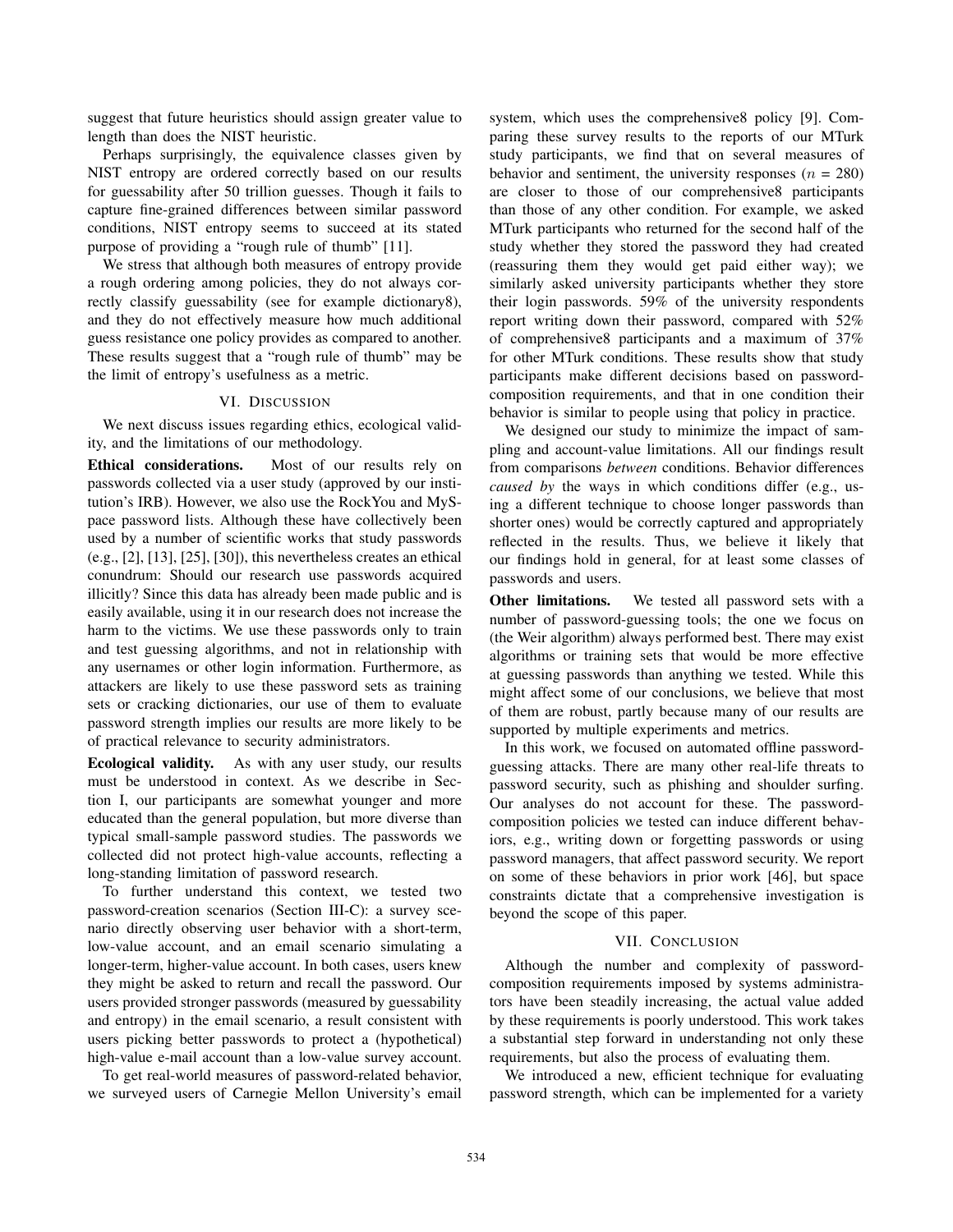of password-guessing algorithms and tuned using a variety of training sets to gain insight into the comparative guess resistance of different sets of passwords. Using this technique, we performed a more comprehensive password analysis than had previously been possible.

We found several notable results about the comparative strength of different composition policies. Although NIST considers basic16 and comprehensive8 equivalent, we found that basic16 is superior against large numbers of guesses. Combined with a prior result that basic16 is also easier for users [46], this suggests basic16 is the better policy choice. We also found that the effectiveness of a dictionary check depends heavily on the choice of dictionary; in particular, a large blacklist created using state-of-the-art passwordguessing techniques is much more effective than a standard dictionary at preventing users from choosing easily guessed passwords.

Our results also reveal important information about conducting guess-resistance analysis. Effective attacks on passwords created under complex or rare-in-practice composition policies require access to abundant, closely matched training data. In addition, this type of password set cannot be characterized correctly simply by selecting a subset of conforming passwords from a larger corpus; such a subset is unlikely to be representative of passwords created under the policy in question. Finally, we report that Shannon entropy, though a convenient single-statistic metric of password strength, provides only a rough correlation with guess resistance and is unable to correctly predict quantitative differences in guessability among password sets.

## VIII. ACKNOWLEDGMENTS

We thank Mitch Franzos of the Carnegie Mellon Parallel Data Lab. We thank Stuart Schechter and Joe Bonneau for their feedback. This research was supported by NSF grants DGE-0903659, CNS-111676, and CCF-0424422; by CyLab at Carnegie Mellon under grant W911NF-09-1-0273 from the Army Research Office; and by Microsoft Research.

# **REFERENCES**

- [1] D. Florêncio and C. Herley, "A large-scale study of web password habits," in *Proc. WWW'07*, 2007.
- [2] M. Dell'Amico, P. Michiardi, and Y. Roudier, "Password strength: An empirical analysis," in *Proc. INFO-COM 2010*, 2010.
- [3] M. Bishop and D. V. Klein, "Improving system security via proactive password checking," *Computers & Security*, vol. 14, no. 3, pp. 233–249, 1995.
- [4] L. Constantin, "Sony stresses that PSN passwords were hashed," http://news.softpedia.com/news/Sony-Stresses-PSN-Passwords-Were-Hashed-198218.shtml, May 2011.
- [5] P. Bright, "Anonymous speaks: The inside story of the HBGary hack," http://arst.ch/q6g, February 2011.
- [6] J. Bonneau, "The Gawker hack: how a million passwords were lost," Dec. 2010, http://www.lightbluetouchpaper.org/2010/12/15/thegawker-hack-how-a-million-passwords- were-lost/.
- [7] P. Bright, "'Military meltdown Monday': 90k military usernames, hashes released," http://arstechnica.com/ tech-policy/news/2011/07/military-meltdown-monday-90k-military-usernames-hashes-released.ars, 2011.
- [8] S. Gaw and E. W. Felten, "Password management strategies for online accounts," in *Proc. SOUPS*, 2006.
- [9] R. Shay, S. Komanduri, P. Kelley, P. Leon, M. Mazurek, L. Bauer, N. Christin, and L. Cranor, "Encountering stronger password requirements: user attitudes and behaviors," in *Proc. SOUPS '10*, 2010.
- [10] L. St. Clair, L. Johansen, W. Enck, M. Pirretti, P. Traynor, P. McDaniel, and T. Jaeger, "Password exhaustion: Predicting the end of password usefulness," in *Proc. ICISS*, 2006.
- [11] W. E. Burr, D. F. Dodson, and W. T. Polk, "Electronic authentication guideline," NIST, Tech. Rep., 2006.
- [12] R. W. Proctor, M.-C. Lien, K.-P. L. Vu, E. E. Schultz, and G. Salvendy, "Improving computer security for authentication of users: Influence of proactive password restrictions," *Behavior Res. Methods, Instruments, & Computers*, vol. 34, no. 2, pp. 163–169, 2002.
- [13] M. Weir, S. Aggarwal, M. Collins, and H. Stern, "Testing metrics for password creation policies by attacking large sets of revealed passwords," in *Proc. CCS*, 2010.
- [14] J. Ross, L. Irani, M. S. Silberman, A. Zaldivar, and B. Tomlinson, "Who are the crowdworkers? Shifting demographics in Mechanical Turk," in *Proc. CHI EA*, 2010.
- [15] P. G. Ipeirotis, "Demographics of Mechanical Turk," New York University, Tech. Rep. CeDER-10-01, 2010.
- [16] M. Buhrmester, T. Kwang, and S. D. Gosling, "Amazon's Mechanical Turk: A new source of inexpensive, yet high-quality, data?" *Perspectives on Psychological Science*, vol. 6, no. 1, pp. 3–5, 2011.
- [17] J. S. Downs, M. B. Holbrook, S. Sheng, and L. F. Cranor, "Are your participants gaming the system? Screening Mechanical Turk workers," in *Proc. CHI*, 2010.
- [18] A. Kittur, E. H. Chi, and B. Suh, "Crowdsourcing user studies with Mechanical Turk," in *Proc. CHI*, 2008.
- [19] M. Toomim, T. Kriplean, C. Pörtner, and J. Landay, "Utility of human-computer interactions: toward a science of preference measurement," in *Proc. CHI*, 2011.
- [20] S. Chiasson, A. Forget, E. Stobert, P. C. van Oorschot, and R. Biddle, "Multiple password interference in text passwords and click-based graphical passwords," in *Proc. CCS*, 2009.
- [21] C. Kuo, S. Romanosky, and L. F. Cranor, "Human selection of mnemonic phrase-based passwords," in *Proc. SOUPS*, 2006.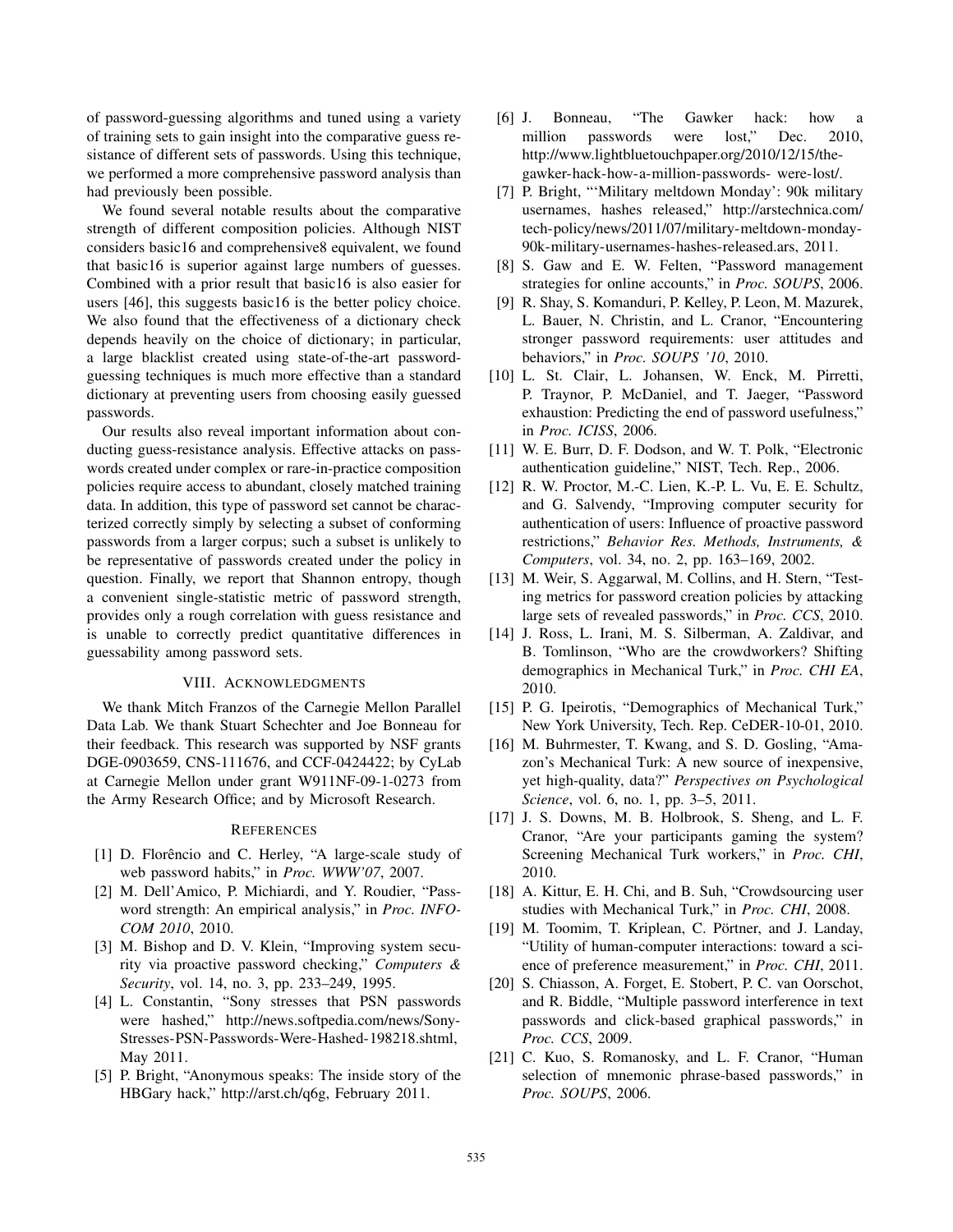- [22] H. Wimberly and L. M. Liebrock, "Using fingerprint" authentication to reduce system security: An empirical study," in *Proc. IEEE Symposium on Security and Privacy*, 2011.
- [23] D. Davis, F. Monrose, and M. K. Reiter, "On user choice in graphical password schemes," in *Proc. USENIX Security Symposium*, 2004.
- [24] A. Vance, "If your password is 123456, just make it hackme," New York Times, http://nyti.ms/w8NNwD, January 2010.
- [25] M. Weir, S. Aggarwal, B. de Medeiros, and B. Glodek, "Password cracking using probabilistic context-free grammars," in *Proc. IEEE Symposium on Security and Privacy*, 2009.
- [26] D. Hart, "Attitudes and practices of students towards password security," *Journal of Computing Sciences in Colleges*, vol. 23, no. 5, pp. 169–174, 2008.
- [27] A. Narayanan and V. Shmatikov, "Fast dictionary attacks on passwords using time-space tradeoff," in *Proc. CCS*, 2005.
- [28] M. Zviran and W. J. Haga, "Password security: an empirical study," *J. Mgt. Info. Sys.*, vol. 15, no. 4, 1999.
- [29] S. Komanduri and D. R. Hutchings, "Order and entropy" in picture passwords," in *Graphics Interface*, 2008.
- [30] J. Bonneau, M. Just, and G. Matthews, "What's in a name? Evaluating statistical attacks on personal knowledge questions," in *Proc. Financial Crypto. 2010*, 2010.
- [31] Y. Zhang, F. Monrose, and M. K. Reiter, "The security of modern password expiration: an algorithmic framework and empirical analysis," in *Proc. CCS*, 2010.
- [32] K.-P. L. Vu, R. W. Proctor, A. Bhargav-Spantzel, B.-L. B. Tai, and J. Cook, "Improving password security and memorability to protect personal and organizational information," *Int. J. of Human-Comp. Studies*, vol. 65, no. 8, pp. 744–757, 2007.
- [33] A. Adams, M. A. Sasse, and P. Lunt, "Making passwords secure and usable," in *HCI 97*, 1997.
- [34] P. Inglesant and M. A. Sasse, "The true cost of unusable password policies: password use in the wild," in *Proc. ACM CHI'10*, 2010, pp. 383–392.
- [35] R. Shay, A. Bhargav-Spantzel, and E. Bertino, "Password policy simulation and analysis," in *ACM workshop on Digital identity management*, 2007, pp. 1–10.
- [36] R. Shay and E. Bertino, "A comprehensive simulation tool for the analysis of password policies," *Int. J. Info. Sec.*, vol. 8, no. 4, pp. 275–289, 2009.
- [37] J. M. Stanton, K. R. Stam, P. Mastrangelo, and J. Jolton, "Analysis of end user security behaviors," *Comp. & Security*, vol. 24, no. 2, pp. 124 – 133, 2005.
- [38] D. Florêncio and C. Herley, "Where do security policies come from?" in *Proc. SOUPS '10*, 2010.
- [39] S. Schechter, C. Herley, and M. Mitzenmacher, "Popularity is everything: A new approach to protecting passwords from statistical-guessing attacks," in *Proc.*

*HotSec'10*, 2010.

- [40] C. E. Shannon, "A mathematical theory of communication," *Bell Syst. Tech. J.*, vol. 27, pp. 379–423, 1949.
- [41] J. L. Massey, "Guessing and entropy," in *Proc. IEEE Int. Symp. Info. Theory*, 1994, p. 204.
- [42] C. Castelluccia, M. Dürmuth, and D. Perito, "Adaptive Password-Strength meters from markov models," in *Proc. NDSS 2012*, 2012.
- [43] S. Marechal, "Advances in password cracking," *Journal in Computer Virology*, vol. 4, no. 1, pp. 73–81, 2008.
- [44] C. M. Weir, "Using probabilistic techniques to aid in password cracking attacks," Ph.D. dissertation, 2010.
- [45] S. Designer, "John the Ripper," http://www.openwall. com/john/, 1996-2010.
- [46] S. Komanduri, R. Shay, P. G. Kelley, M. L. Mazurek, L. Bauer, N. Christin, L. F. Cranor, and S. Egelman, "Of passwords and people: Measuring the effect of password-composition policies," in *Proc. CHI*, 2011.
- [47] B. Schneier, "Myspace passwords aren't so dumb," http://www.wired.com/politics/security/commentary/ securitymatters/2006/12/72300, December 2006.
- [48] T. White, *Hadoop: The Definitive Guide*, 2nd ed. O'Reilly, September 2010.
- [49] J. Dean and S. Ghemawat, "MapReduce: Simplified data processing on large clusters," in *Proc. OSDI*, 2004.
- [50] C. E. Shannon, "Prediction and entropy of printed english," *Bell Systems Tech. J.*, vol. 30, 1951.
- [51] E. Verheul, "Selecting secure passwords," in *Topics in Cryptology–CT-RSA 2007*, 2006.

### APPENDIX

Here we detail the complete training and test data used in each of our Weir-algorithm experiments. The first column gives the experiment number. The next three columns list the three types of training data used to create a Weir-calculator experiment. The *structures* column shows the wordlists used to generate the set of character-type structures that define the Weir algorithm's search space. The wordlists in the *digits and symbols* column determine the probabilities for filling combinations of digits and symbols into these structures. The wordlists in the *strings* column determine the probabilities for filling alphabetic strings into structures. In most cases, we train strings on as much data as possible, while restricting structure and digit/symbol training to wordlists that contain a quality sample of multi-character-class passwords. The final column describes the password set(s) we attempted to guess.

We also list the complete training and test data used in each of our BFM experiments. The experiment number and test set columns are the same as in the Weir subtable. Training for the BFM calculator, however, uses only one combined wordlist per experiment; these lists are detailed in the *training set* column.

Abbreviations for all the training and test sets we use are defined in the key below the tables.